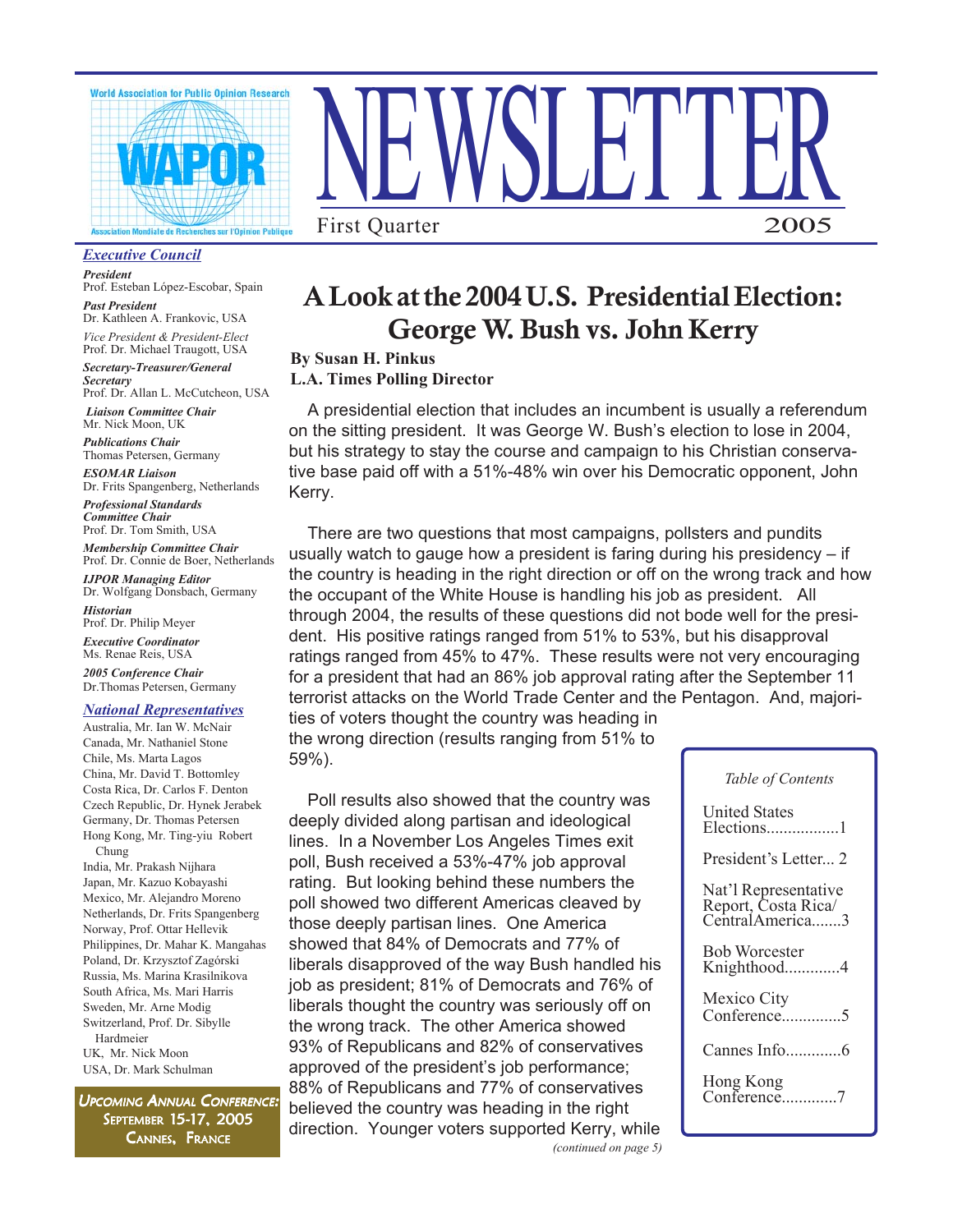# *Letter from the President*

The WAPOR Council will celebrate the beginning of the spring with a meeting in Lisbon (March 21). The meeting will mark the beginning of the period in which I serve as incumbent president of the Association. At the end of November, taking advantage of the Pamplona seminar, Kathy [Frankovic], Mike [Traugott] and I had a short meeting in which we shared some views regarding both the past and the future. As a matter of fact, we had planned the Lisbon council meeting for February, but the Portuguese government announced its elections would be held on February 20th, so we decided to postpone it. The elections took place some weeks ago. I left Porto Sunday morning, and on the return trip from Porto to Pamplona I met an accident while driving through a snowstorm that could have required my assistance. Fortunately there were no injuries, just the shock of the accident.



*WAPOR President* Prof. Esteban López-Escobar

Incidentally, the Socialist Party won the Portuguese election with an absolute majority in the Parliament. The results confirmed the findings of the last polls published Friday before the Sunday election.

Taking advantage of our upcoming stay in Lisbon, the Portuguese hosts have planned a Seminar, covering elections in Portugal, Spain, the United Kingdom, and the United States. I think this will serve as a good opportunity to promote WAPOR in Portugal where we have some members.

Looking ahead to 2005 one realizes that we have a very interesting agenda. The 58<sup>th</sup> Annual conference will take place in Cannes (Côte d'Azur, France), at a very good time of the year (September, 15-17). I hope a substantial number of members will be able to attend. We also have seminars in Mexico City (May, 15-17) and Hong Kong (December, 8-10). It is a truly international program that assures WAPOR's presence and the opportunities to make our work known in many places. Needless to say, I would like to encourage all of you to attend the annual conference and any of the regional conferences you can.

In the past few years I have been reading -in some cases for a second time around most of the books our sister association AAPOR listed some years ago as the "Fifty books that significantly shaped public opinion research". I decided to offer a 30 hour seminar in a doctoral program paying close attention to those books, plus an introduction or comment on other relevant books published before 1946. This year I have delivered the seminar not only in my university, but also in Pontevedra (Northwest of Spain) and Porto (Portugal).

I have realized how interesting it is for graduate students to get to know the account of the collective intellectual adventure represented by the history of our discipline. For that reason I have a strong personal interest in seeing WAPOR's history written down. Some members have dedicated many efforts to push this idea forward in the past I would like to thank especially Helen Crossley, and others who took care of our files in Chapel Hill. Undoubtedly, there is an excellent material to be studied. Fortunately many former presidents and a great number of members are still around and can help in this endeavour. Any suggestion regarding this matter will be very much appreciated.

## Membership Dues

The WAPOR office is still in full swing collecting membership dues for 2005. To date we are at approximately 67% renewals from last year, with renewals coming into the office daily. The membership directory for 2005 will be mailed out at the end of March so there is still time to renew. Final renewal notices will be mailed on April 1. To avoid interruption of service of the IJPOR, and all WAPOR related benefits, please send your dues payment today.

## WAPORnet

As a member of WAPOR, you have access to the listserv, which you can use to keep in touch with other WAPOR members. This is a feature of your membership that we urge you to take advantage of. You may have information on upcoming events or on current happenings in public opinion research that you would like to share with the other members. Send your message to wapor@unl.edu to reach all of the current members of WAPOR.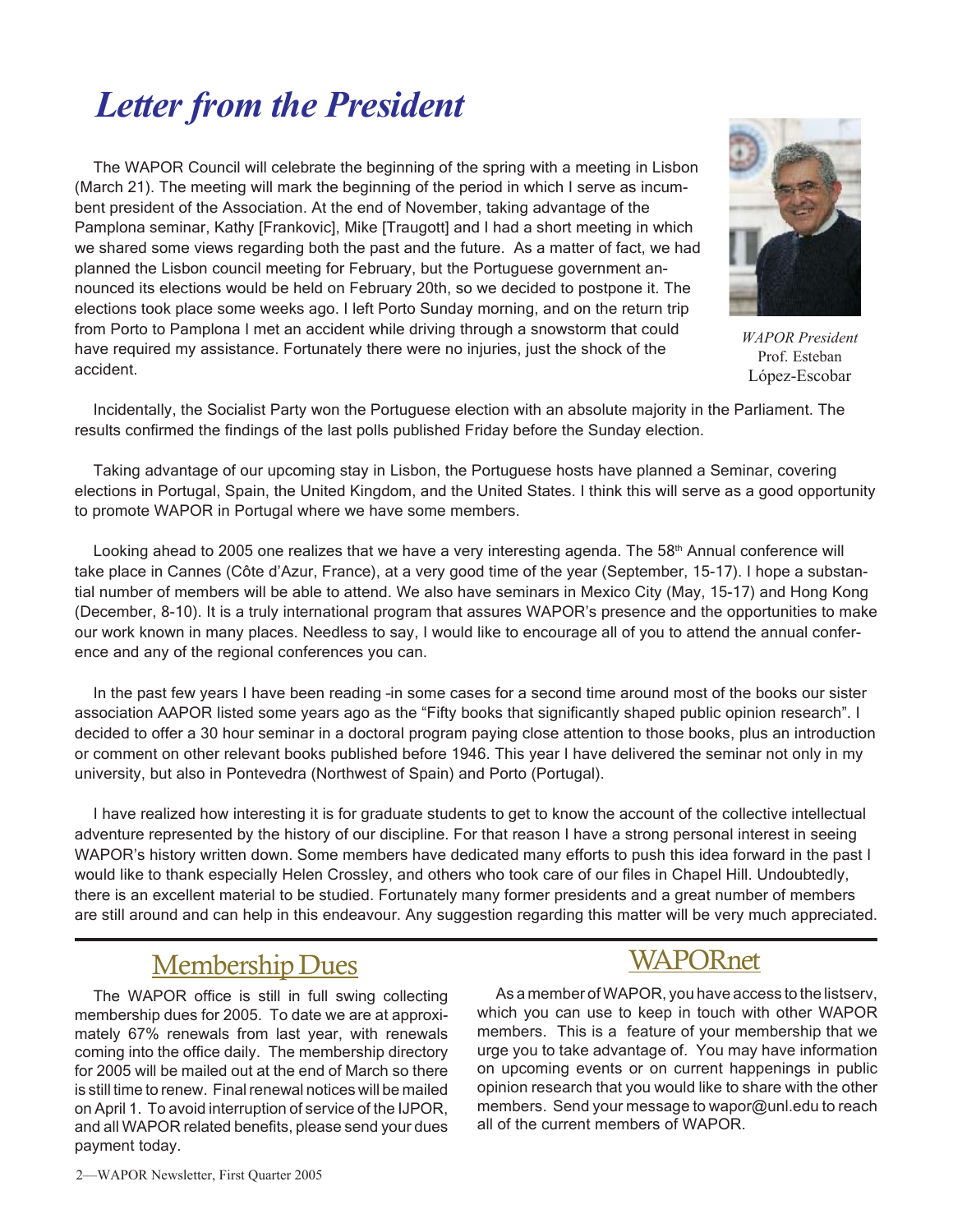# *National Representative Report-Costa Rica/Central America*

### Carlos Denton, Ph.D. WAPOR Representative

The wars and the military dictatorships of the Cold War in Central America are a thing of the past and, as a result, the possibilities of freely conducting survey research in the six nations (Panama, Costa Rica, Nicaragua, El Salvador, Honduras, Guatemala) are limitless. The exception is Honduras, which has recently passed an electoral law which prohibits polling six weeks before primary elections and three months prior to national voting.



The principal problems facing researchers today bear no relation to those of what has become known as the "lost decade," (1980-1990), when military satraps governed in Panama, Honduras, and Guatemala, and where civil wars were claiming the lives of thousands annually in El Salvador, Nicaragua and Guatemala. Today the problem is one of quality and comprehension—then it was one of fear and repression in all except Costa Rica.

Because telephones are not ubiquitous in any of the six nations, (Costa Rica, the most advanced, boasts a household penetration rate of 55 per cent) CATI is

not a viable option for survey researchers. Telephone households are usually those with higher incomes and education and the result is often a bias, particularly on pocketbook and crime issues. On the one hand, because of a rampant crime rate in poorer neighborhoods, face to face interviews with wage earners who have returned home in the evening are not possible without paying a "war tax" to gangs, which control the streets in cities like Tegucigalpa, Guatemala City and San Salvador. On the other hand, wealthy homeowners are guarded from interviewers by walls, gates, dogs, servants and guards.

Sample mortality is not as high as in the United States or Western Europe, but it climbs annually. In some cases it has been necessary to develop a combined methodology of face to face interviewing for those without phones and telephone interviews with the others.

All major media now sponsor public opinion surveys, and few are sufficiently politicized to attempt to interfere in the data gathering effort. The exception to this is Guatemala, which in many ways is the Central American nation with the most limited political culture. With that exception, it can be said that publication rules are followed, and a methodological note with dates, sponsors and margins of error are the norm rather than the exception.

All of the six nations conducted censuses on or around the turn of the millennium and very sound data is available to researchers. Maps used in the censuses are available, although in some of the countries they are unusually expensive. Governments view this resource as a revenue generator and do not place the maps on the internet—potential users have to purchase the set on paper.

University training for survey researchers is quite weak and professionals working in the field were probably trained in a center of higher education outside of the region, or in house in one of the three major firms operating on the isthmus. There are about 25 serious professional survey researchers in the six nations.

(*Costa Rica* continued on page 4)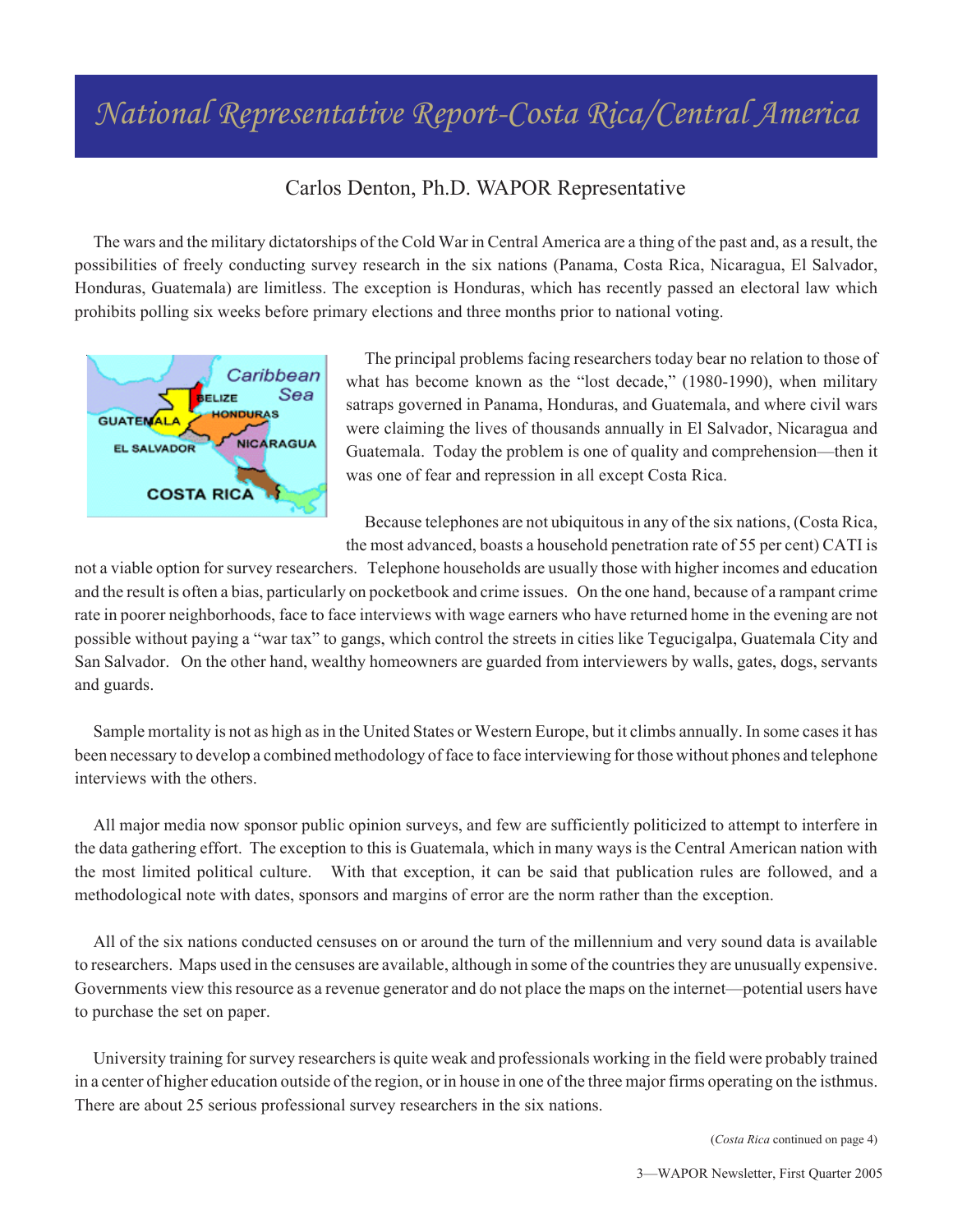# *The Knighthood of Sir Robert Worcester*

## A note from Brian Gosschalk, Past President MORI, UK

It's a long way – in every sense – from Kansas to Buckingham Palace, London. But that is the remarkable journey traced by lifetime WAPOR member and former President, Bob Worcester, who has been honoured with the award of Knight Commander of the Most Excellent Order of the British Empire (KBE). In the letter of appointment, it was stated that *"This honour is conferred on you by Her Majesty in recognition of the outstanding services you have rendered to political, social and economic research and for your contribution to government policy and programmes".*



*4705 miles or 7572 km separates Lawrence, Kansas from London,England*

This is a fitting tribute to someone who has been a tireless champion of high-quality public opinion research for more than three decades. Bob's enthusiasm, passion and commit-

ment are well known to his many friends and admirers within WAPOR – and he has amply demonstrated these qualities on behalf of our association. He was WAPOR President in 1983-4; has been an editor of IJPOR, our fine journal, since he helped establish it; is the founder and funder of the Worcester Prize, awarded annually for the best paper in the Journal; is a frequent speaker at WAPOR conferences and

seminars; and, of course, was given WAPOR's highest accolade, the Dinerman Prize in 1996.

At a personal level, I have learned a great deal from Bob as a colleague at MORI over the past 25 years, and I was proud to follow in his footsteps as WAPOR President.

On behalf of all WAPOR members, it is a great pleasure to say: "Warmest congratulations, Sir Robert!"

### ○○○○○○○○○○○○○○○○○○○○○○○○○○○○○○○○○○○○○○○○○○○ ○○○○○○○○○○○○○○○○○○○○○○ (*Costa Rica* continued from page3)

Because Central America continues to be a curiosity for researchers based outside of the region, there is a propensity, when they find some funding, to develop questionnaires of 35 to 45 minutes or more in length, which would be rejected out of hand anywhere in the more economically developed world. The problem with this type of research for practitioners who live and work on the isthmus, is that any respondent subjected to this kind of an interview experience will not soon agree to participate in any kind of survey research. In effect, the foreign researchers with their 165 question or more questionnaires are "poisoning the well" for those who come after.

One question which inevitably comes up is whether it is possible to develop a valid Central American wide sample with 1000 or so respondents. While elites of the region are amazingly of like mind, it is hard to develop a representative sample which includes Mayan Indians from Honduras, African-descent Mesquites from Nicaragua, oriental descent Panamanians, Aztecs from El Salvador, Quiche Indians from Guatemala along with German descent coffee growers in Costa Rica, to cite some examples of the diversity of the region. However, it is my belief that within five years this type

of survey can and will be conducted and will be valid as long as local politics are not included as a topic.

Carlos Denton is CEO of CID/Gallup, S.A., founded in 1977, the largest public opinion and market research firm operating in Central America and the Caribbean and based in Costa Rica. He holds a PH.D. in Government from the University of Texas at Austin and a B.A. in International Relations from Universidad de las Americas in Mexico.

4—WAPOR Newsletter,First Quarter 2005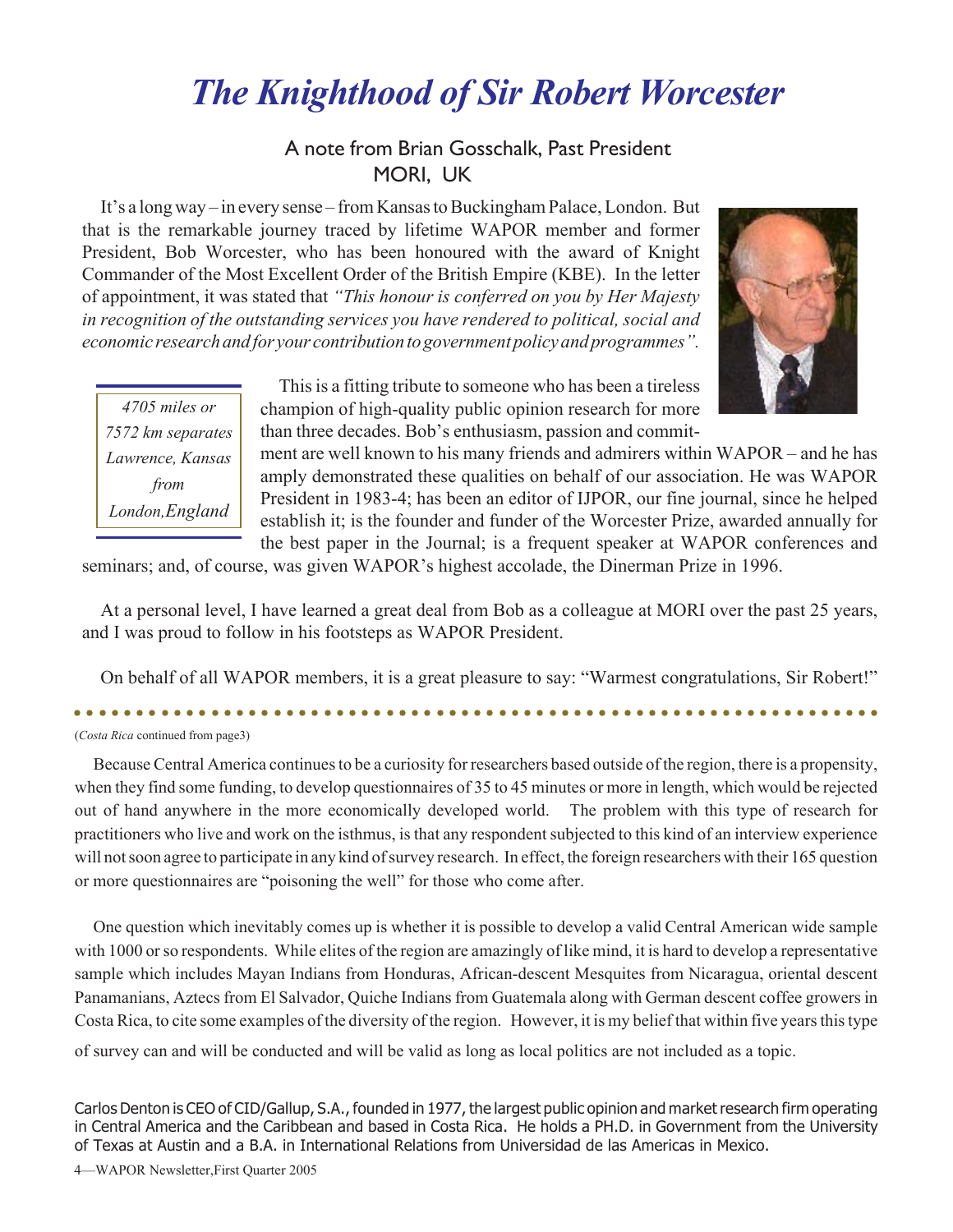# WAPOR

## *7th Regional Seminar in Mexico*

# Polling and Democratization: New and Not-So-New Challenges for Public Opinion Research

Mexico City, Mexico May 16-17, 2005

WAPOR's regional seminar in Mexico is around the corner. If you haven't sent a paper proposal for this conference, please feel free do so. The conference theme, "Polling and Democratization", taps two crucial aspects of the role of survey research in newly democratic societies: First, what are polls and surveys telling us about the ways in which citizens view political institutions, government, parties, and elections? Secondly, what role are polls playing in the process of democratic consolidation and what obstacles are they facing?

Papers on any and all topics of public opinion are welcome. We encourage presenters at the AAPOR conference in Miami to also consider the presentation of their papers at the WAPOR seminar in Mexico. As a guide to potential participants, the organizers of the regional conference have suggested the following themes:

- 1) Elections and voting behavior
- 2) Opinion trends about the functioning of democracy
- 3) Current issues in survey methodology
- 4) Obstacles to the freedom of polling and public opinion research

The WAPOR regional seminar is co-hosted by the Department of Political Science at the Instituto Tecnológico Autónomo de México, ITAM. For further information and paper proposals, please contact:

Dr. Alejandro Moreno amoreno@itam.mx alejandro.moreno@reforma.com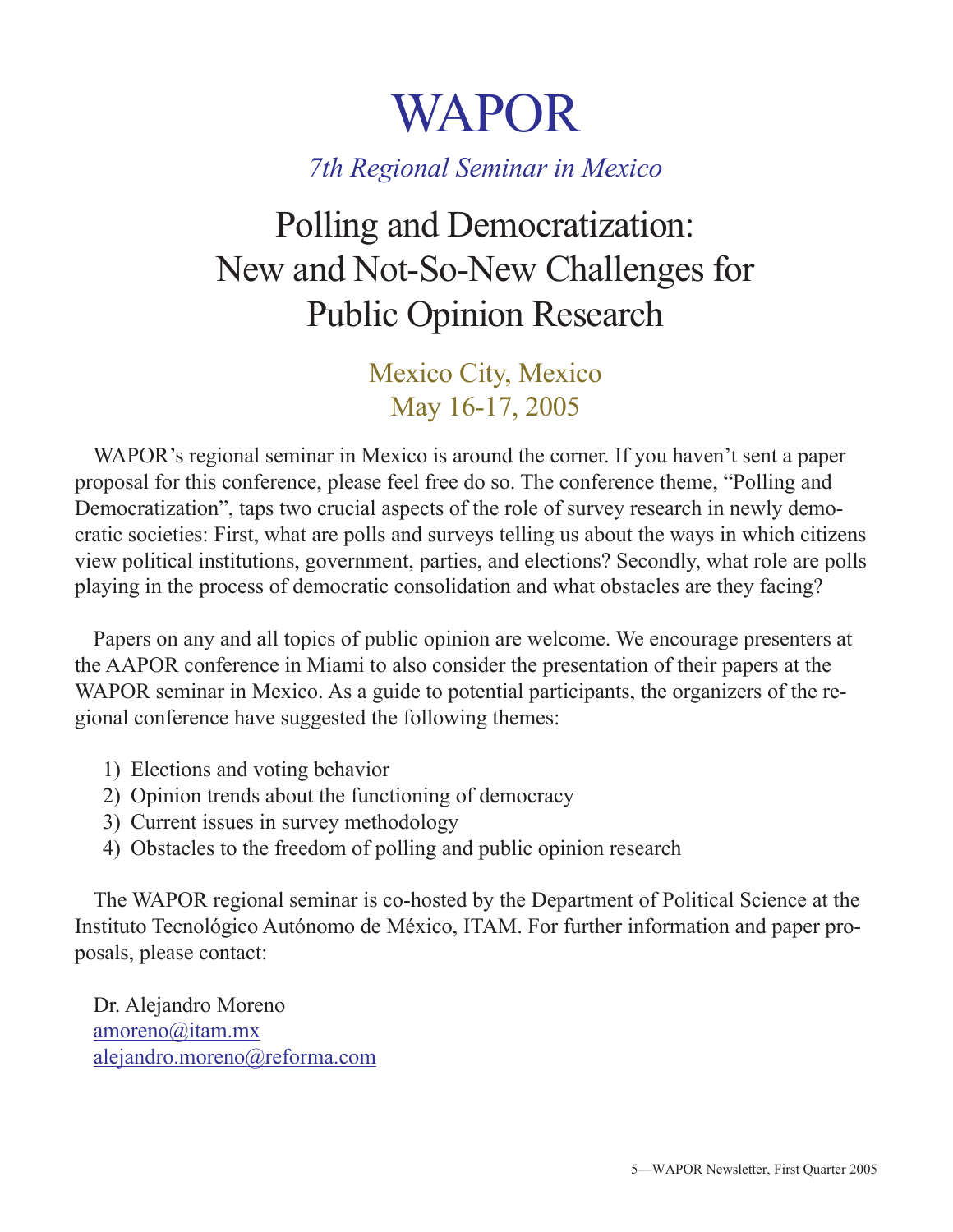## *WAPOR*

## **58th Annual Conference "***Search for a New World Order the Role of Public Opinion"*

**Cannes, France**

**September 15-17, 2005**

The 58th Annual WAPOR Conference Is Drawing Closer

The plans for the WAPOR 58th annual conference are in full swing. Please remember to send your paper proposals by no later than April 1, 2005 to:

Thomas Petersen Institut für Demoskopie Allensbach 78472 Allensbach Germany Fax: +49 – 7533 - 805 3048 e-mail: tpetersen@ifd-allensbach.de

The present edition of the Newsletter includes registration forms for the conference and for accommodations at the conference hotel, the Novotel Cannes Montfleury. Should you choose to stay at the conference hotel, you will find that the prices are relatively favorable in view of the quality of services offered. **Please return the conference registration form to the WAPOR secretariat and the hotel registration form directly to the hotel!**

 $\mathbf{I}$ 

We have tried to keep the conference fees and the price of accommodations as low as possible. Unfortunately, although we had originally planned to keep the fees for this year's conference lower than they have been in recent years, the current dollar-euro exchange rate has prevented us from doing so. For organizational reasons, WAPOR has to calculate the conference fees in U.S. dollars, which is why they may seem relatively high at first glance. Conference participants from Europe and other currency zones, however, will discover that they actually have to pay less than it would initially seem, thanks to the current weakness of the dollar. We hope that participants from the dollar zone will appreciate our predicament. (Please visit www.oanda.com for current conversion rates.)

The conference is to be held from September 15-17, 2005. Please note that the conference program actually begins on September 15 in the evening, with a get-together reception. We hope you will take advantage of this opportunity to come to Cannes, enjoy the special charm of the Cote d'Azur and – as always – a stimulating WAPOR annual conference.

6—WAPOR Newsletter, First Quarter 2005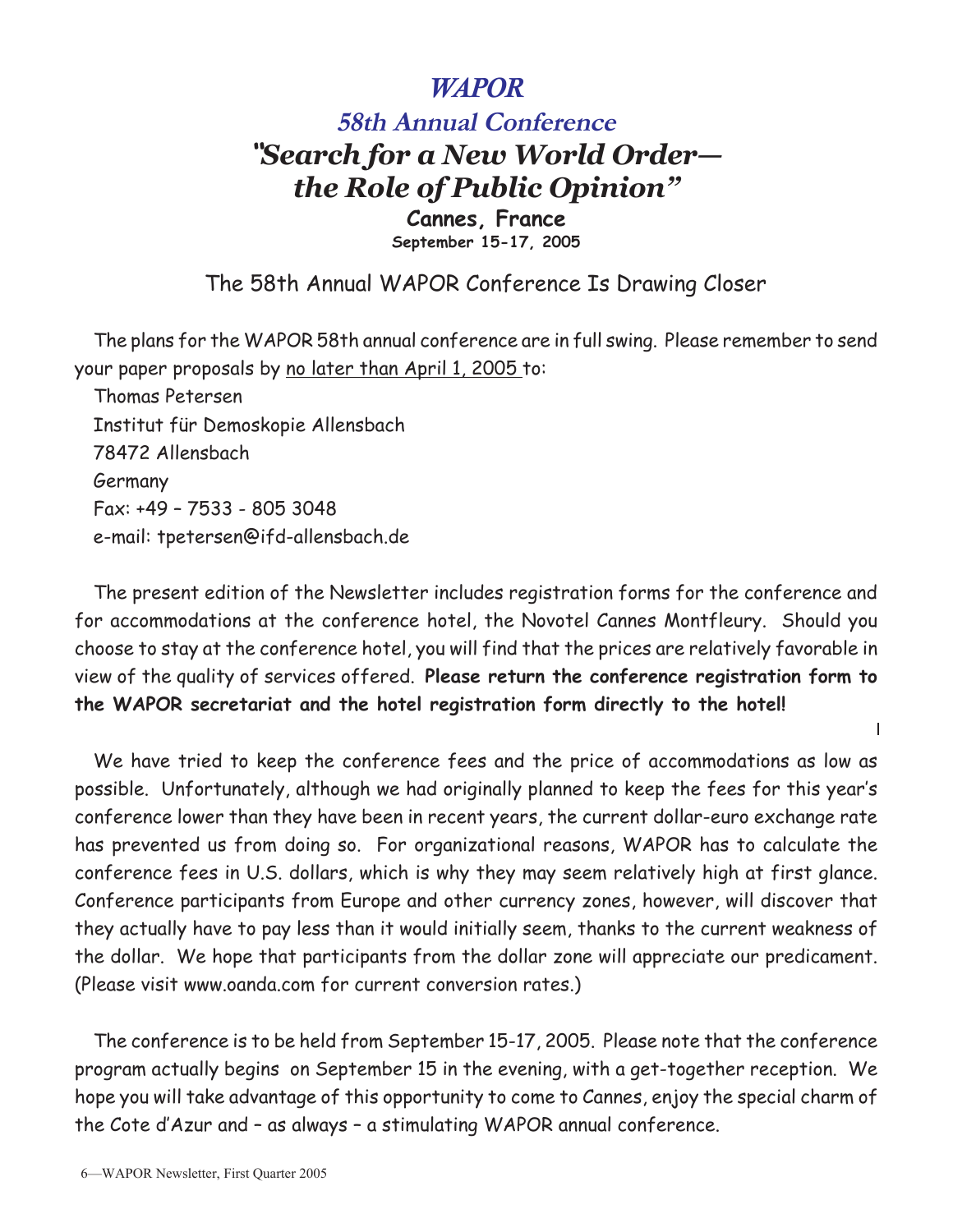# WAPOR Regional Seminar in Hong Kong "Public Opinion: East Meets West"

December 8-10, 2005

## *FIRST CALL FOR PAPERS*

the WAPOR annual conference in Cannes, the theme of which is "Search for a New World Order — Situated in an international city where East meets West, WAPOR's regional seminar in Hong Kong is dedicated to the discussion of public opinion in a cross-cultural context. It is a logical follow-up to the Role of Public Opinion".

Papers on any topic of public opinion are welcome, but especially welcome are papers related to any of the following areas:

- ♦Public opinion and the democratic process
- ♦The development and status of public opinion polling in various countries
- ♦Opinion polling, media, and civil society
- $\triangle$ The role of academia in public opinion polling

♦The role of public opinion polling in academia; and cross-cultural considerations in public opinion polling

Please send paper and panel session proposals (one or two pages in length) by **June 1, 2005** to seminar organizer Robert Chung at robert.chung@hku.hk. To encourage international exchange, papers and presentations in Chinese will also be accepted. Submissions will be translated into English, and simultaneous interpretation will be available throughout the seminar, thanks to the support of conference sponsors.

This regional seminar is organized in collaboration with the Public Opinion Programme at the University of Hong Kong. It will take place at the university venue, which also offers excellent

accommodation for participants at Robert Black College (available on a first-come, first-served basis). Interested parties may want to check its website at http://www.hku.hk/rblack before booking through the organizer. Plenty of downtown hotels are also available; information is available upon request.

**Please send paper and panel session proposals to robert.chung@hku.hk by June 1, 2005**

December 2005 will be an ideal time to visit Hong

Kong. With the Hong Kong Disneyland having just opened in September, and the World Trade Organization's ministerial meeting also scheduled for December, Hong Kong will attract a lot of international tourists and activists. Professional pollsters should, of course, not miss the show and the intellectual experience. Package tours around Hong Kong, Macau and nearby cities will also be available.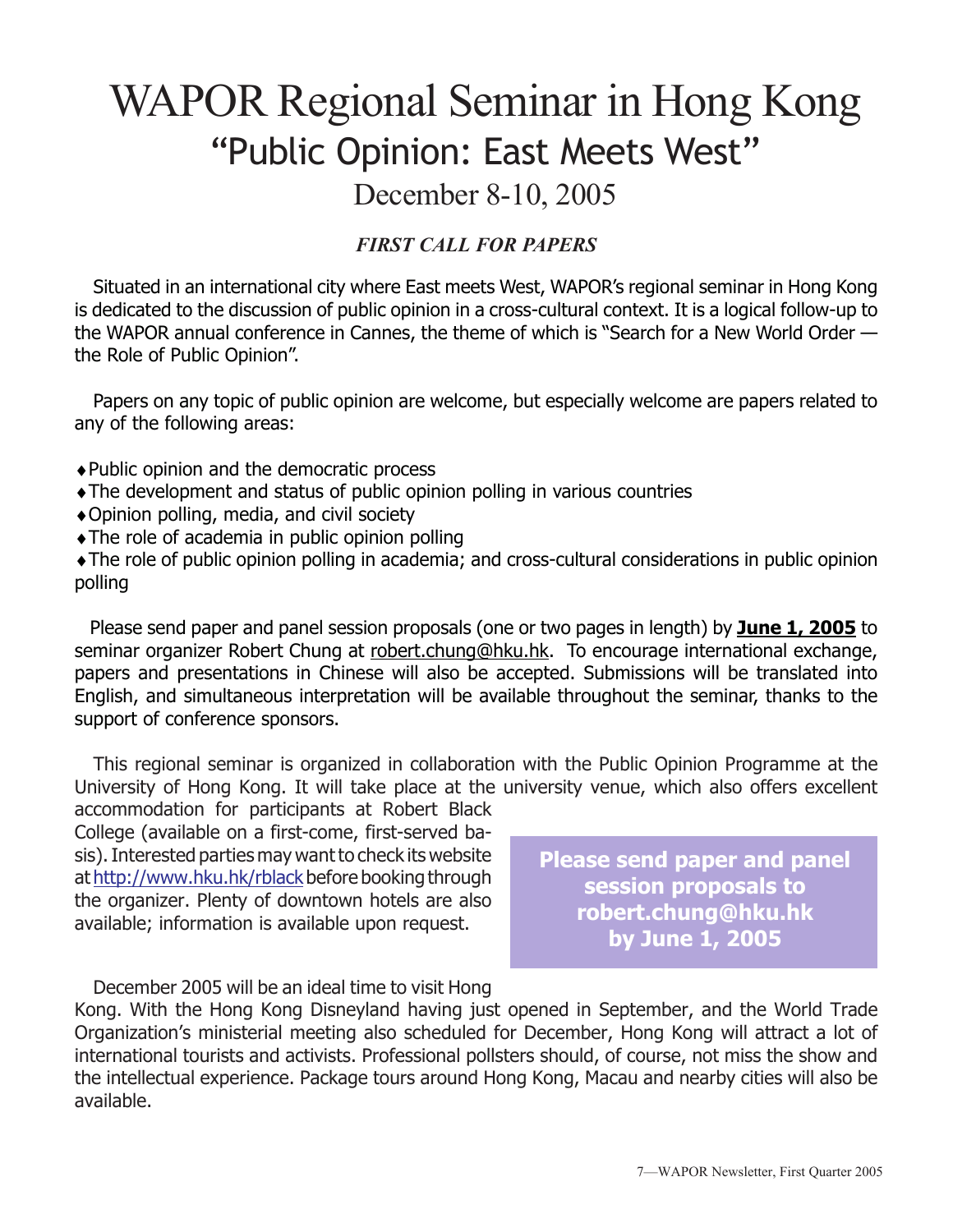#### (*Election* continued from page 1)

older voters backed the incumbent. White voters supported the president, while minority voters backed Kerry (although Bush's share of the Latino vote increased to 45% from 38% in 2000). There is usually a gender gap with women voting more Democratic, but Bush neutralized that group. A Times exit poll showed women split their vote (49% for Bush, 50% for Kerry), while men were stronger supporters of Bush (53% to 46%).

Another finding that remained constant throughout the campaign dealt with the question of whether the country was better off continuing with Bush's policies or proceeding in a new direction. The Times polls showed that majorities of voters thought the country would be better off if it was steered in a new direction, rather than continuing with the president's policies. Again the results were dramatically different along party and ideological lines.

| A L.A. Times exit poll showed: |                               |  |  |
|--------------------------------|-------------------------------|--|--|
| <b>Women</b>                   | 49% for Bush<br>50% for Kerry |  |  |
| Men                            | <b>53% Bush</b><br>46% Kerry  |  |  |

Yet, this election was different from 2000. The terrorist attacks of September  $11<sup>th</sup>$  changed the dynamics of the election. It all came down to how voters felt about their safety and the nation's security. Bush and his strategists knew this. That is why Bush's campaign pigeon-holed Kerry as a candidate that would not keep America safe. They kept repeating that Kerry was an ineffective leader. His enlistment into the



Navy during the Vietnam War and his decorated combat performance should have been a strong asset for Kerry, while questions about Bush's duty in the National Guard should have been a weakness for the president. But that did not happen. Unfortunately, for Kerry, he did not respond fast enough to the ads sponsored by veterans maligning him, including his anti-war stance coming back from Vietnam. Some of it stuck and Kerry had a hard time rebounding. Bush's team defined Kerry and put him on the defensive. Plus, Kerry's own words about first voting for an additional \$84 billion for the military operation in Iraq and Afghanistan, and then voting against it was a gift to his opponent. Kerry didn't make a strong stand or tell voters what he would do in Iraq whereas

Bush took a position (whether you agreed with it or not) and stayed with it. Bush was seen as decisive.

It wasn't that the country was more enamored with the president, but that Kerry could not close the deal. He did not persuade the electorate that he was the best candidate to finish the war successfully in Iraq or win the war on terrorism. Bush and his surrogates, including Vice President Dick Cheney, had been focused in their attacks – that Kerry was not up to the task, that he would be an ineffectual president. Kerry and his surrogates, on the other hand, had a harder time cracking the president's aura of perceived strength, resolve and focus in keeping the country safe from terrorism and that the war in Iraq was necessary to promote freedom and democracy. When voters were asked in a Times exit poll, what they liked most about their choice for president, 37% mentioned that their candidate was a strong leader. Among that group, three-quarters voted for Bush. Also, 29% of the electorate said that terrorism and homeland security were the most important issues in deciding their vote and almost four out of five of them supported Bush. (Terrorism was the third mentioned behind moral/ethical values and jobs/ economy.)

Besides strength of leadership in a time of war, a strong get out the vote operation targeted at Bush's Christian conservative base helped propel him to victory. Karl Rove's strategy (Bush's chief strategist) was to pitch Bush's reelection effort heavily to the conservative right. He said there were about three million of these voters who did not come out in 2000. This was considered either a brilliant strategic move on Rove's part if they won or one of the worst moves if they lost. As the election proved, it was a brilliant move! In each presidential election there is a demographic group that help a candidate win –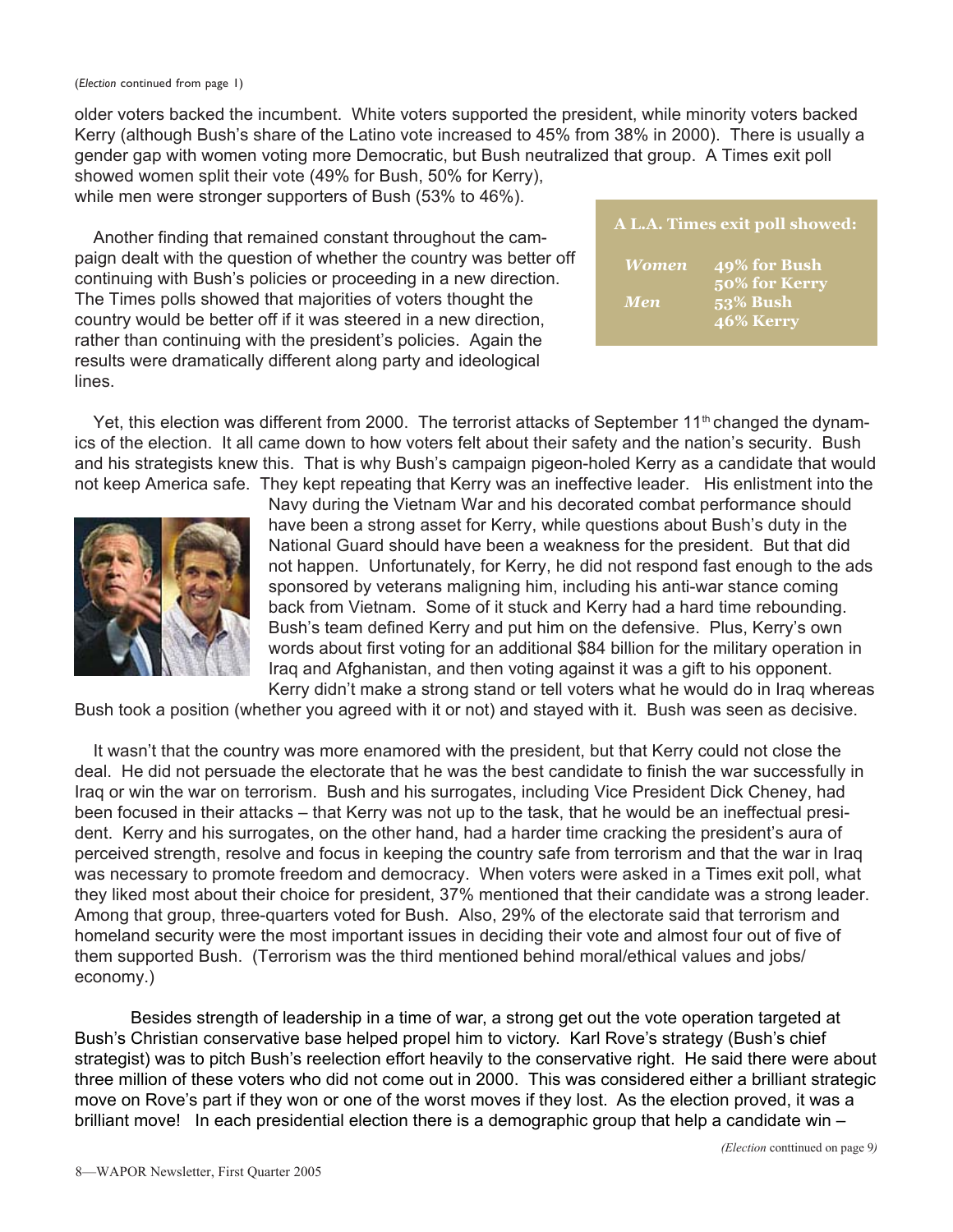#### (*Election* continued from page 8)

there were soccer Moms, NASCAR Dads, Reagan Democrats and so on. This election the group d'jour was voters who frequently attended religious services. The Times exit poll showed that 42% of voters attended religious services weekly or more and fully two-thirds of this group backed Bush. Nearly three out of five attended religious services less than that and 57% of those voters supported Kerry; 42% voted for Bush. The voters who were more religious overwhelmingly supported Bush, while voters who were less religious supported Kerry. Another way the Republicans were able to get the conservative right to the polls were ballot initiatives to ban gay marriage. This measure was on 11 state ballots. Although eight of Kerry by 13 points. But there were not enough younger voters to put Kerry over the top.

The results of pre-election polling showed that Kerry was thought to be best on Iraq, the economy, Social Security, and other domestic issues. But Bush beat him every time on who would be best on handling the war on terrorism and strength of leadership. Voters wanted a strong leader to make hard choices. And that was one of the major reasons why Bush beat Kerry in November. However, what is forgotten in all of this is the fact that the emotions and passion of the voters gave this election roughly 15 million more voters than the election in 2000 (between Bush and Al Gore). And it is also forgotten that Kerry received 6.3 million more votes than Gore received in 2000 and 9.9 million more votes than Bill Clinton received in 1996. Also, in this election as opposed to 2000, Bush won the popular vote (by three million votes) as well as the electoral vote (286). And the president received 10.2 million more votes in this election than he did in 2000. • **•Do** you have an idea for an article in the newsletter?

The WAPOR Newsletter is published by the World Association for Public Opinion Research Please contact: WAPOR Secretariat UNL Gallup Research Center 200 North 11th Street University of Nebraska-Lincoln Lincoln, Nebraska 68588-0242, USA *phone:* 1 402 458 2030 *fax:* 1 402 458 2038 *email:* renae reis@gallup.com Editor: Renae Reis

## **Calendar**

### **May 12-15, 2005**

AAPOR's 60th Annual Conference *Miami Beach, Florida, USA www.aapor.org*

### **May 16-17, 2005**

*"Polling and Democratization: New and Not-So-New Challenges for Public Opinion Research" Mexico City, Mexico* WAPOR 7th Regional Seminar

### **September 15-17, 2005**

*"Search for a New World Order - the Role of Public Opinion" Cannes, France* WAPOR 58th Annual Conference

### **September 18-21, 2005**

ESOMAR Congress *"Making the Difference. Research with Impact." Cannes, France www.esomar.org*

### **December 8-10, 2005**

*"Public Opinion: East Meets West" Hong Kong* WAPOR Regional Seminar

- •Is there an event happening in your part of the world?
- •Are you intersted in organizing a conference?
- •Do you have photos you'd like to contribute?
- •Do you have ideas on how to improve the website or newsletter?

If so, please contact the WAPOR office by sending an email to Renae\_Reis@gallup.com or to Thomas Petersen (Publications Chair) at tpetersen@ifd-allensbach.de

## *Please let us know your upcoming events. Deadline for 2nd quarter newsletter events or article submission is May 27, 2005.*

9—WAPOR Newsletter,First Quarter 2005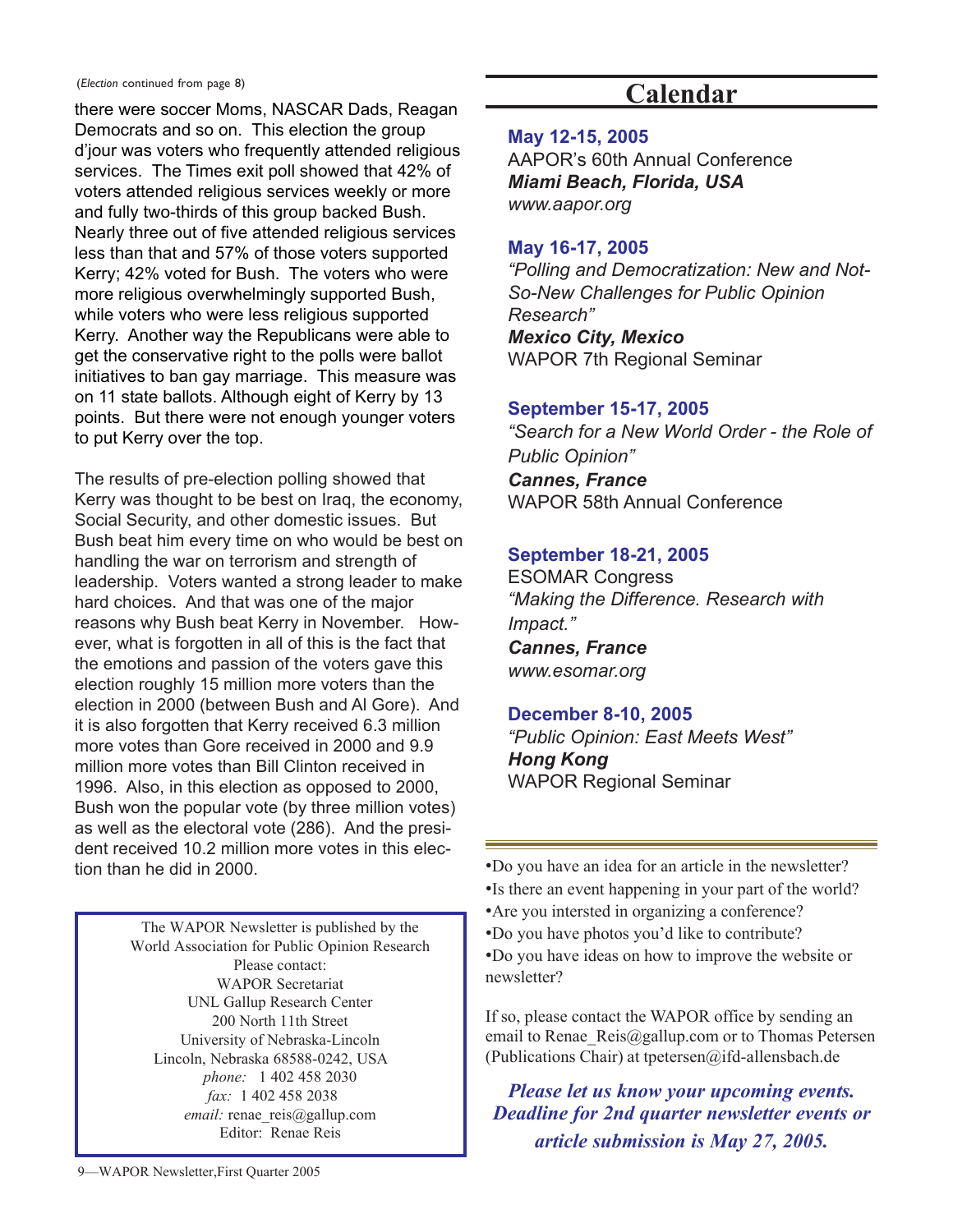## **WAPOR 58th Annual Conference "Search for a New World Order – the Role of Public Opinion"**

### **Cannes, France September 15-17, 2005**

|                                                                                                                                                                                                                                     | <b>Registration</b> |                      |               |
|-------------------------------------------------------------------------------------------------------------------------------------------------------------------------------------------------------------------------------------|---------------------|----------------------|---------------|
| Please return to the WAPOR secretariat:                                                                                                                                                                                             |                     |                      |               |
| Fax: $+1 - 402 - 458$ 2038<br>E-mail: renae_reis@gallup.com                                                                                                                                                                         |                     |                      |               |
| I hereby register for the WAPOR 58th Annual Conference in Cannes, France                                                                                                                                                            |                     |                      |               |
|                                                                                                                                                                                                                                     |                     |                      |               |
|                                                                                                                                                                                                                                     |                     |                      |               |
|                                                                                                                                                                                                                                     |                     |                      |               |
|                                                                                                                                                                                                                                     |                     |                      |               |
|                                                                                                                                                                                                                                     |                     |                      |               |
|                                                                                                                                                                                                                                     | Price per<br>person | Number of<br>persons | Total         |
| - Seminar fee, including coffee breaks<br>and lunch, along with a get-together<br>reception on the eve of the conference<br>(September 15) for WAPOR members                                                                        | \$240               | .                    | $\mathbb{S}$  |
| - Seminar fee, including coffee breaks<br>and lunch, along with a get-together<br>reception on the eve of the conference<br>(September 15) for non-members*                                                                         | \$350               | .                    | $\mathbb{S}$  |
| - Dinner package for the Helen Dinerman<br>Award banquet, including wine                                                                                                                                                            | \$90                | .                    | \$………         |
| * The conference fee includes—if desired—WAPOR membership for the year 2006. To sign up for your<br>membership, please fill out the membership registration form you will receive along with the conference<br>materials in Cannes. |                     |                      |               |
| Total                                                                                                                                                                                                                               |                     |                      | $\mathsf{\$}$ |
| To book hotel accommodations, please use the reservation form provided by the Novotel Cannes<br><b>Montfleury!</b>                                                                                                                  |                     |                      |               |
| Method of payment:                                                                                                                                                                                                                  |                     |                      |               |
|                                                                                                                                                                                                                                     |                     |                      |               |
|                                                                                                                                                                                                                                     |                     |                      |               |

( ) Check enclosed